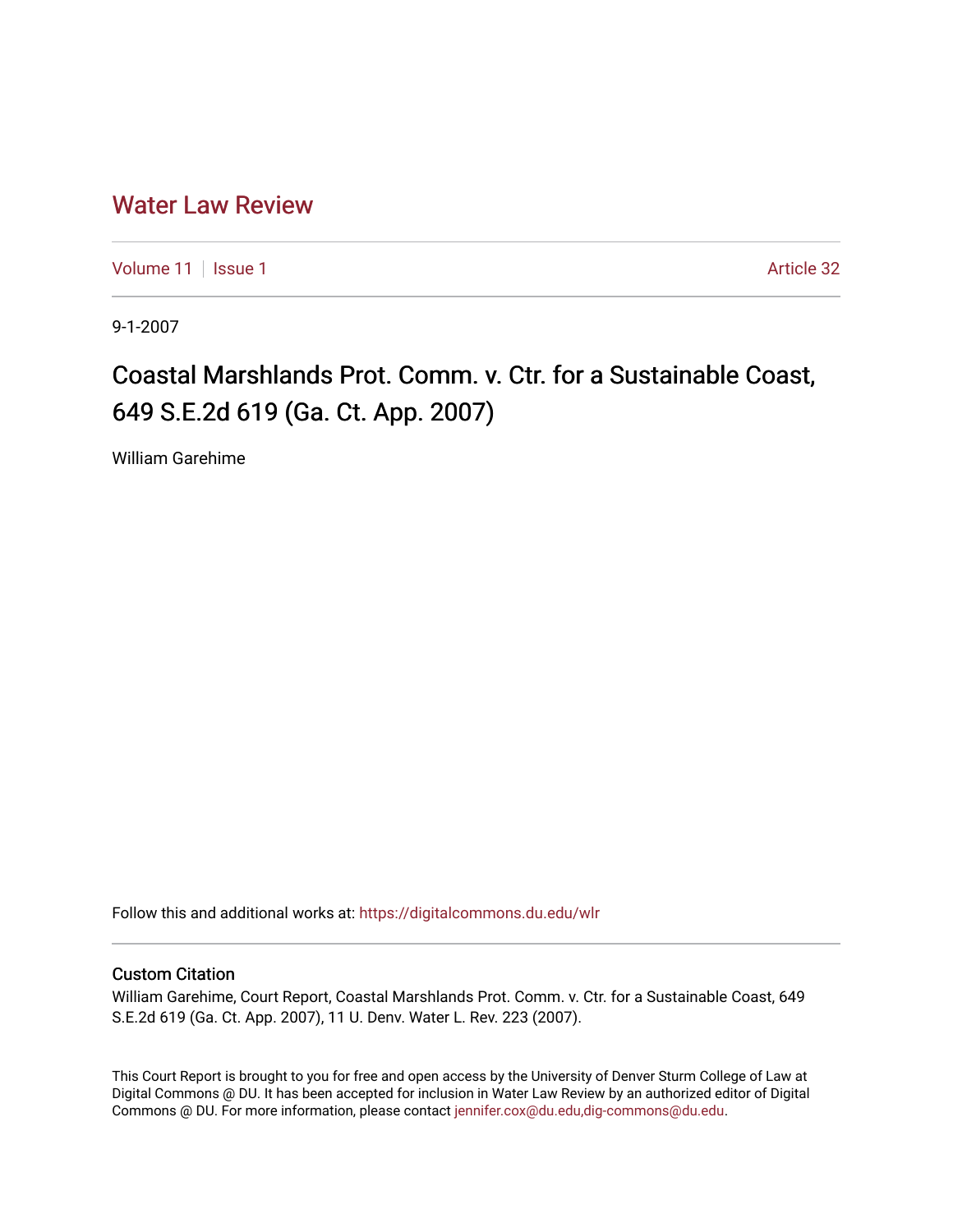mineral-related activities, such as oil and gas activities, are subject to the scrutiny of state water law.

The district court then examined whether the diversion of water in connection with CBM production is an appropriation of water. Appropriation is the application of a specified portion of the waters of the state to a beneficial use pursuant to the procedures prescribed by Colorado law. The definition of beneficial use depends on specific circumstances of the case and the court should broadly interpret its meaning.

The General Assembly intended to integrate the appropriation, use, and administration of underground water tributary to a stream with the use of surface water in a way to maximize the beneficial use of all of the waters of Colorado through the Water Act.

The district court concluded that the removal of water during CBM production, regardless of the fact that the division of water is inadvertent, occurred as a result of the active and intentional pumping of water to accomplish the intended purpose. Therefore, the district court found that the pumping of water in the course of CBM production is an appropriation for a beneficial use.

The next issue considered by the district court dealt with whether the CBM drilling operation that removed water from the ground constituted a well within the meaning of the Ground Water Act. The Ground Water Act defines a well as any structure or device used for the purpose or with the effect of obtaining ground water for beneficial use from an aquifer. Using this definition, the district court concluded that a CBM drilling operation that removes ground water constitutes a "well." The district court contended that, while the objective is not the water produced from the drilling operation, the effect of the drilling operation is to obtain ground water from the aquifer. The district court further held that an oil and gas well is not subject to the technical criteria applicable to construction of a water well, but an oil and gas well that affects water rights is subject to the permitting requirements of the Ground Water Act.

The district court granted summary judgment in favor of the Ranchers along with the requested relief.

*Niceta Bradbum*

### **GEORGIA**

Coastal Marshlands Prot. Comm. v. Ctr. for a Sustainable Coast, 649 **S.E.2d 619** (Ga. Ct. **App. 2007)** (holding that the Coastal Marshlands Protection Act does not allow the Coastal Marshlands Protection Committee to consider the adverse impacts of integrated upland developments' storm water runoff when the upland development does not service or augment the marshland project).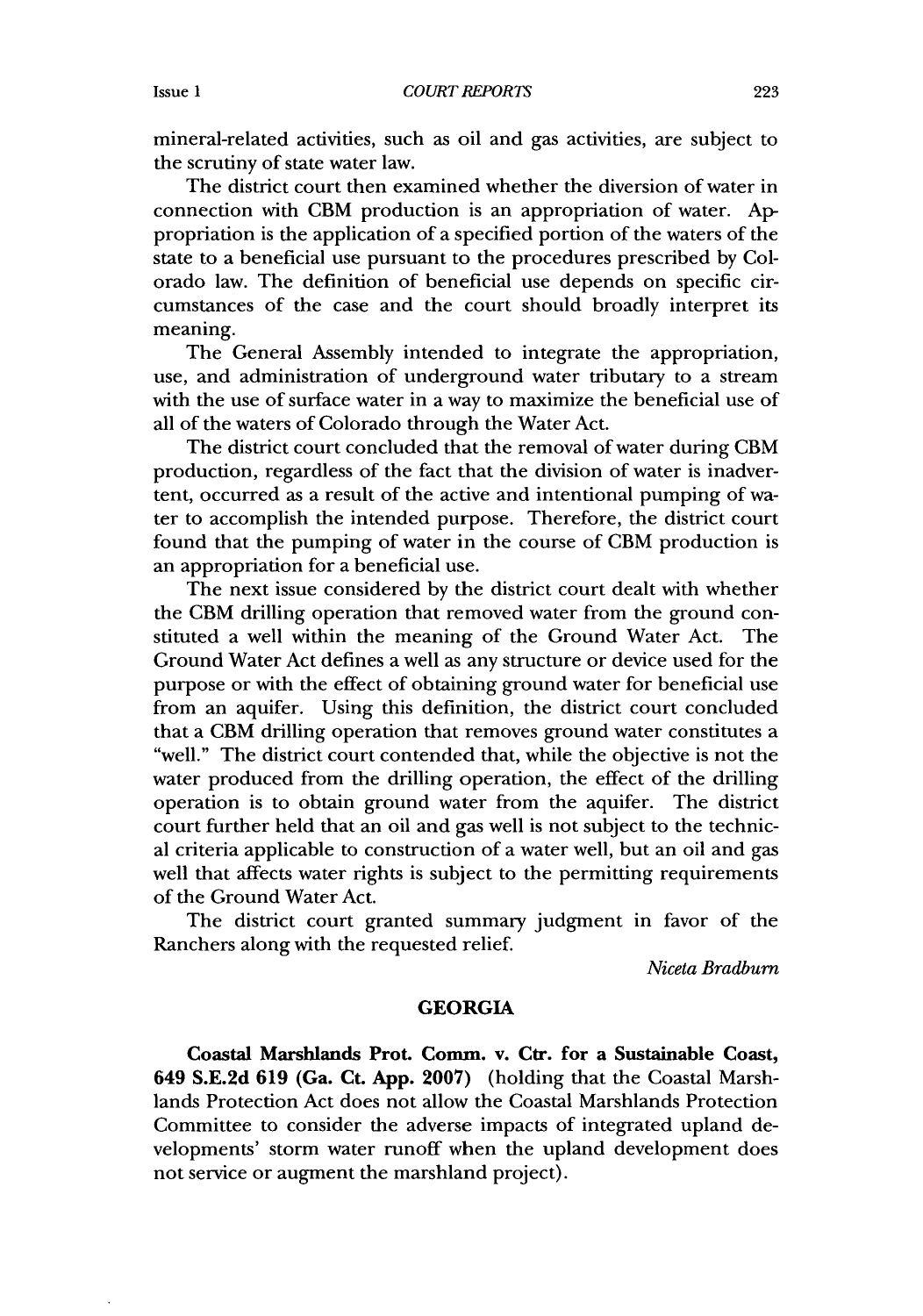The Coastal Marshlands Protection Committee ("the Committee") granted Point Peter LLLP ("Point Peter") a permit to build up to 1,200 residential homes as part of the Cumberland Marina development project in Georgia's coastal marshland. Subsequently, the Committee granted Point Peter a permit to build two public marinas, three day docks, and adjoining upland offices and parking lots. Since the residential development and the marina are interconnected, the Administrative Law Judge ("ALJ") remanded the decision back to the Committee to consider the effect of the residential development project on storm water runoff into the marshland. Point Peter appealed the decision.

After granting a construction permit in the coastal marshlands, the Coastal Marshlands Protection Act ("CMPA") required the Committee to consider whether the project is in the public's interest and whether feasible alternative sites exist. Public interest concerns required weighing, among other things, the effects of storm water runoff and erosion into the marshlands "in the context of not only the marshland component of the project, but also... [the upland] component intended to serve or augment the marshland component of the project."

The Georgia Court of Appeals found the **ALJ** erred by interpreting the CMPA to require the Committee to consider the effects of the adjacent upland residential development on storm water runoff into the marshland. According to the ALI, the upland residential project may "otherwise alter" the storm water runoff into the marshlands, and thus required consideration. The court disagreed and found such an interpretation would expand coverage of the CMPA "far beyond the legislature's intended scope" to require considering any runoff that passes though coastal marshlands. The court noted that other statutes already regulate runoff falling outside the CMPA's reach. The court used a canon of statutory construction to determine that the CMPA only regulated projects with "direct physical alteration" of marshlands. Thus, the court held that the CMPA authorized the Committee to consider the effects of storm water runoff created by a project's upland component only when the upland component "services or augments" the proposed marshland project.

In this case, the Cumberland Harbor development involved two interconnected projects: the marina and dock project, and the residential development project. The CMPA did not authorize the Committee to consider the residential development project's effects on the marshland because the residential development project was not an upland component that "services or augments" the marshland project. The Committee needed to only consider the effects that the office and parking lots have on storm water runoff because they "service or augment" the marshland project.

Ultimately, the court reversed the ALJ's decision which required the Committee to consider the residential development's effects on